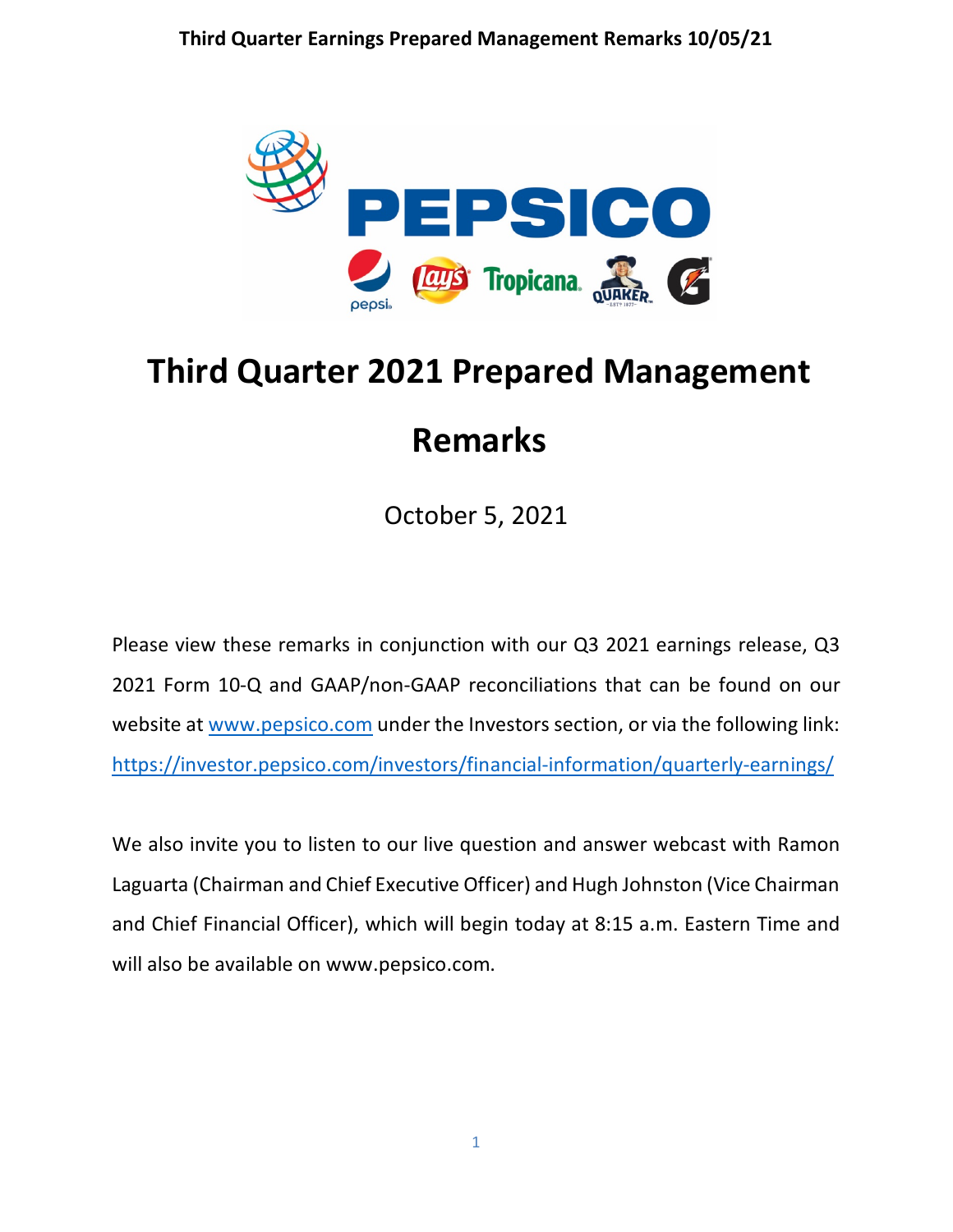# **Cautionary Statement**

These prepared remarks contain forward-looking statements, including about our business plans and updated 2021 guidance, and the potential impact of the COVID-19 pandemic on our business. Forward-looking statements inherently involve risks and uncertainties and only reflect our view as of today, October 5, 2021, and we are under no obligation to update. When discussing our results, we refer to non-GAAP measures, which exclude certain items from reported results.

Please refer to our Q3 2021 earnings release and Q3 2021 Form 10-Q, available on [pepsico.com,](http://pepsico.com/) for definitions and reconciliations of non-GAAP measures and additional information regarding our results, including a discussion of factors that could cause actual results to materially differ from forward-looking statements.

As a reminder, our financial results in the United States and Canada (North America) are reported on a 12-week basis while

2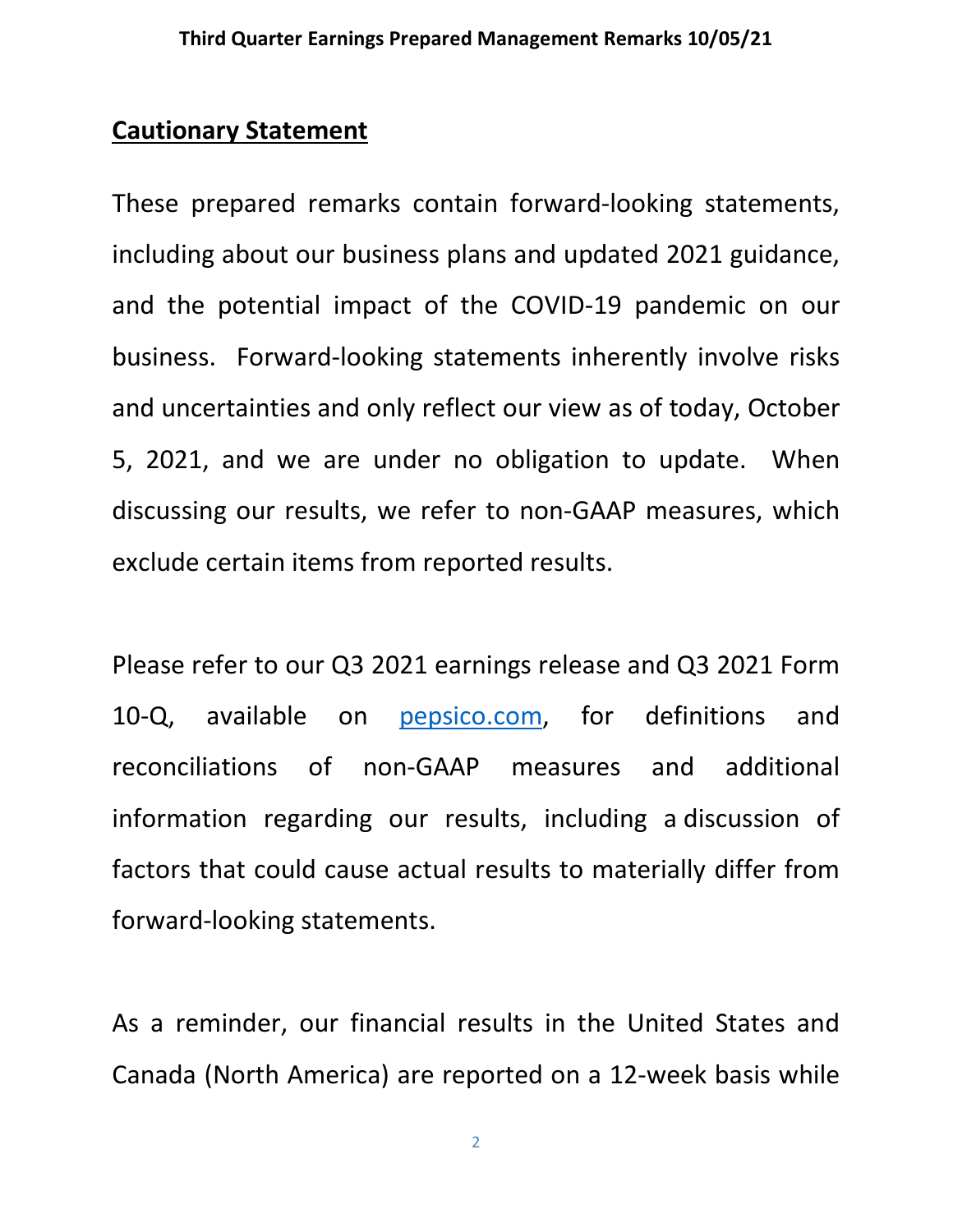substantially all our international operations report on a monthly calendar basis for which the months of June, July and August are reflected in our results for the 12 weeks ended September 4, 2021.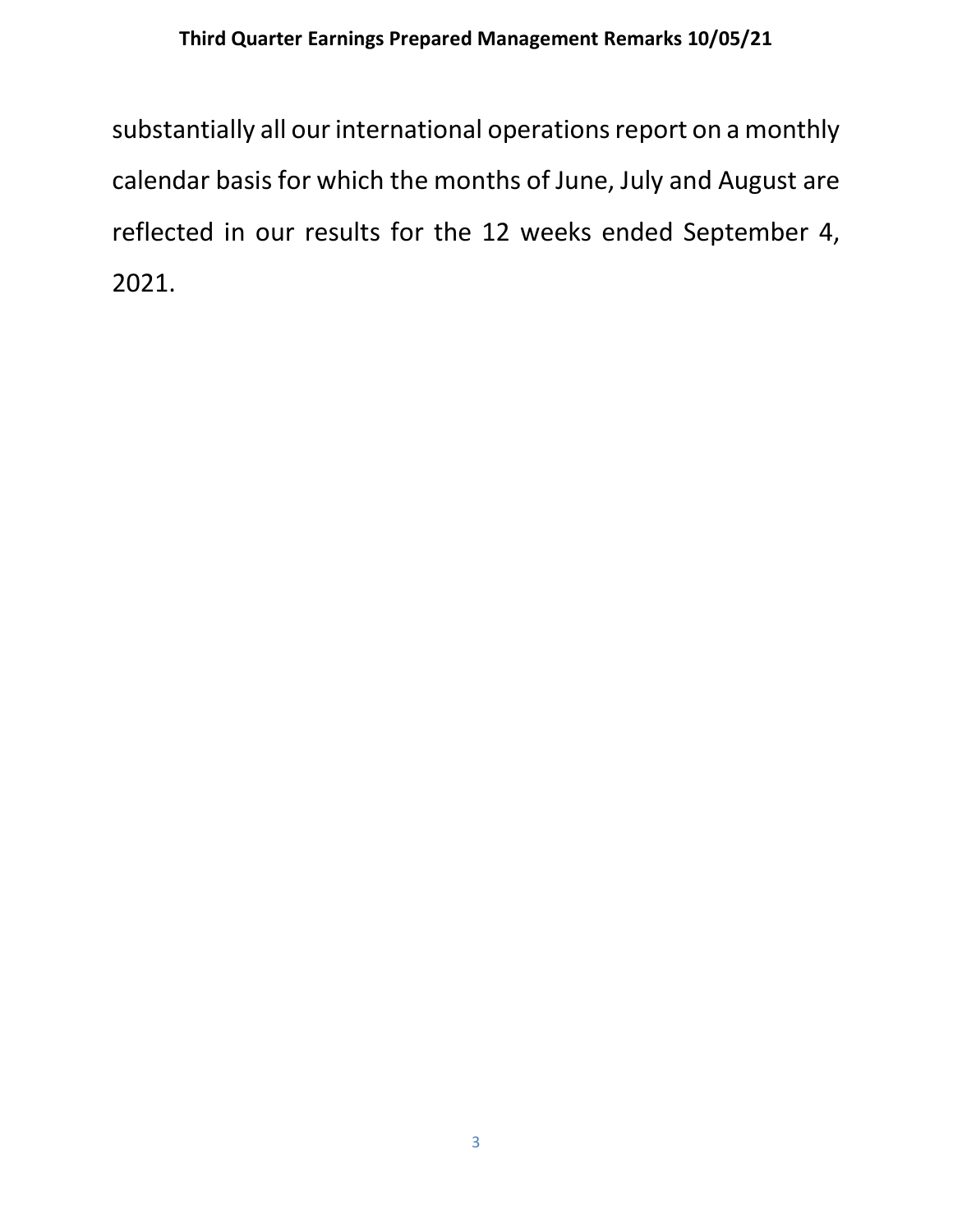# **Chairman and CEO and Vice Chairman and CFO Commentary**

We are pleased with our results for the third quarter as our business delivered 9.0 percent organic revenue growth versus the previous year.

On a two-year basis, our organic revenue growth accelerated to 13.3 percent, the fastest pace we have delivered since we began implementing our Faster, Stronger, and Better strategic framework in 2019.

Given our strong performance to date, we now expect:

- Our full year 2021 organic revenue to increase approximately 8 percent;
- Our core constant currency earnings per share to increase at least 11 percent; and
- Our core USD earnings per share to increase at least 12 percent.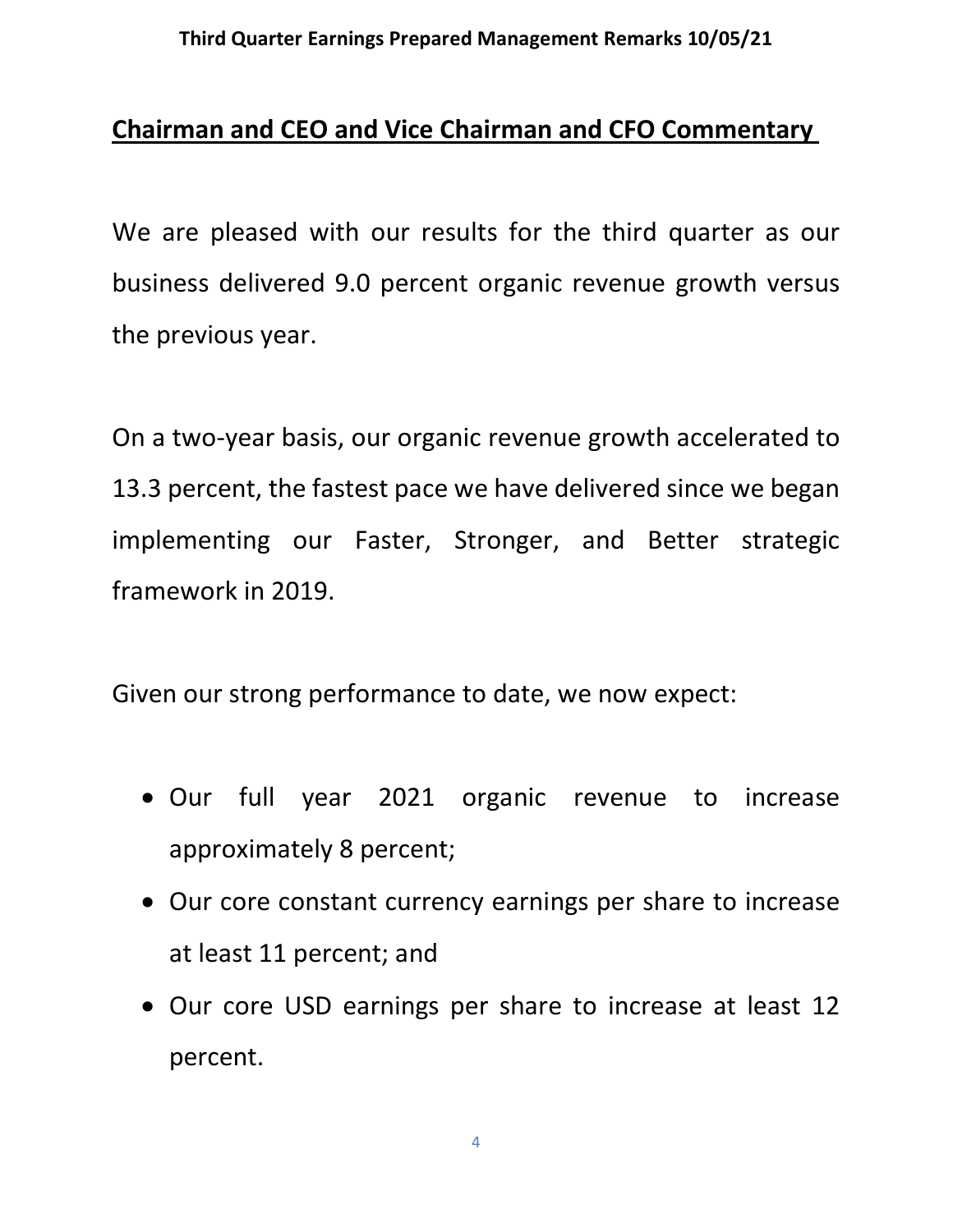We believe that our commitment to becoming a 'Faster, Stronger, and Better' organization is reflected in our strong results as we continued to invest in our people, brands, go-tomarket systems, supply chain, manufacturing capacity and digital capabilities to build competitive advantages.

For example:

- Our organic revenue growth was broad-based across our key categories and geographies;
- We exhibited strong marketplace performance with market share improvements in key categories such as salty snacks, savory snacks, and carbonated soft drinksin North America, and sustained strong business momentum in key international markets; and
- We announced that we entered into an agreement to sell Tropicana, Naked and other select juice brands across North America and an irrevocable option to sell certain juice businesses in Europe for pre-cash tax proceeds of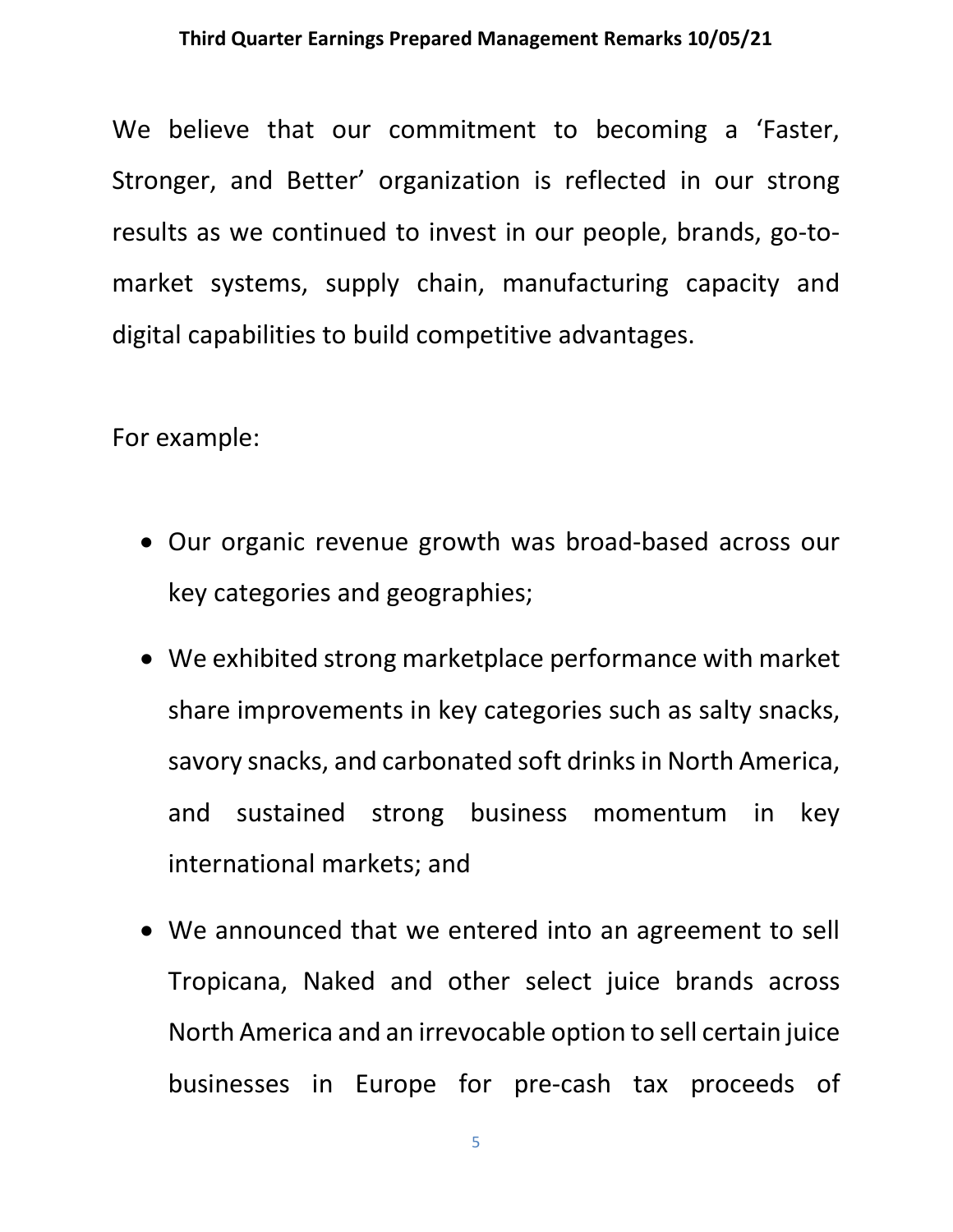approximately \$3.3 billion while retaining a 39 percent noncontrolling interest in a newly formed joint venture with PAI partners. The transaction is expected to close in late 2021 or early 2022, subject to customary conditions, including works council consultations and regulatory approvals.

In addition, to further complement and enhance our strategic framework, we introduced PepsiCo Positive (pep+), a strategic end-to-end transformation agenda with sustainability and human capital at the center of how we will create growth and shared value over the long-term.

pep+ will link the future of our business with the future of our planet from how we source ingredients to how we make and sell our products. The three pillars of pep+ include:

• Positive Agriculture, which aims to spread regenerative practices to restore the earth across land equal to the company's entire agricultural footprint, approximately 7 million acres by 2030;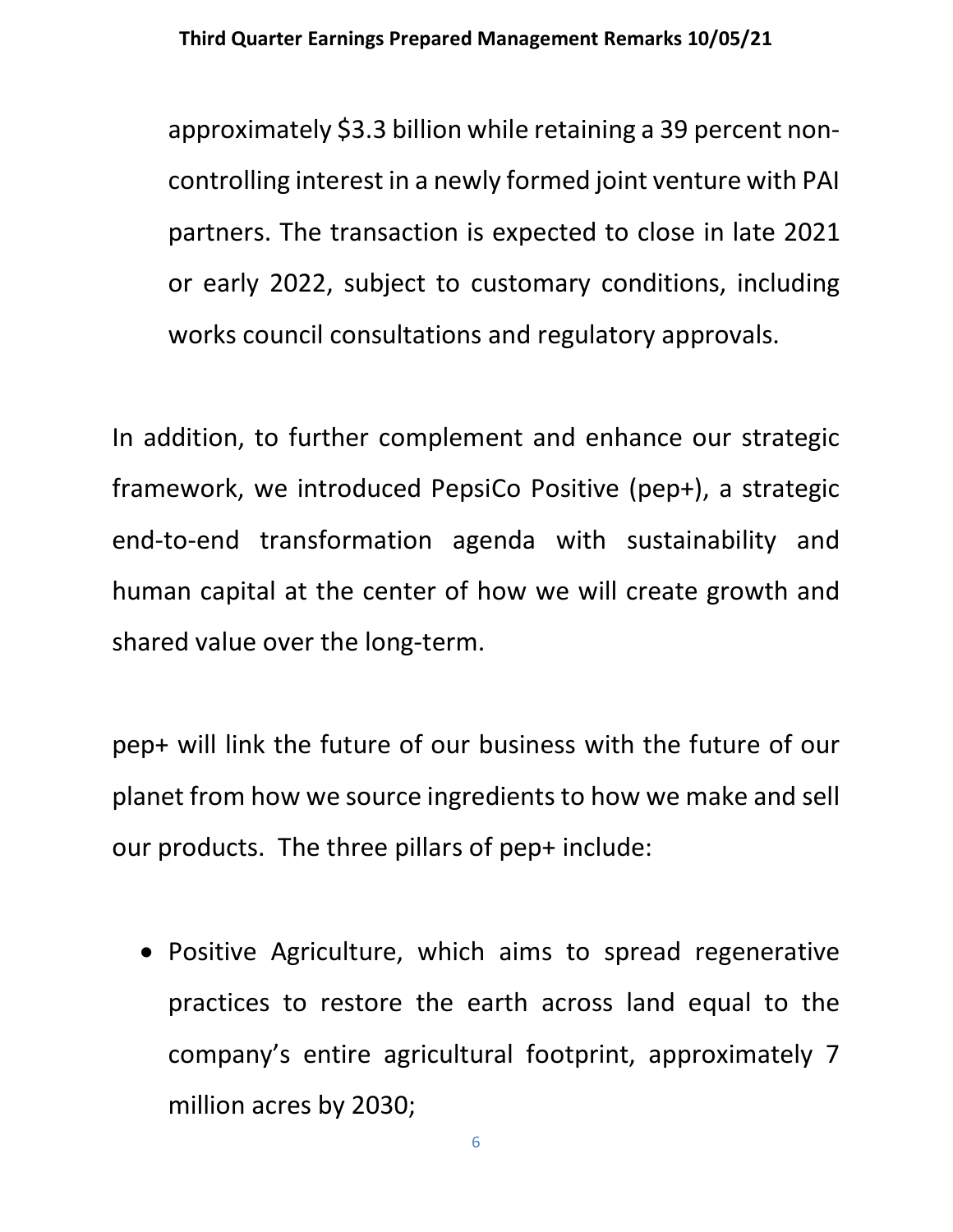- Positive Value Chain, which includes our goals of becoming net water positive by 2030, achieving net-zero emissions by 2040, and introducing more sustainable packaging into the value chain; and
- Positive Choices, which includes evolving our portfolio into spaces that are better for the planet and people, including plant-based proteins, nuts and seeds, and whole grains, and continuing to scale new business models that require little or no single-use packaging, such as our global SodaStream business.

As societal and consumer preferences continue to evolve, we remain focused on offering positive product choices to meet varying needs and build competitive advantages in the marketplace. Some examples include:

- Oven baked and our Simply varieties for some of our largest brands such as Lay's and Cheetos;
- Multigrain and wholegrain snack varieties in big brands such as Tostitos and SunChips;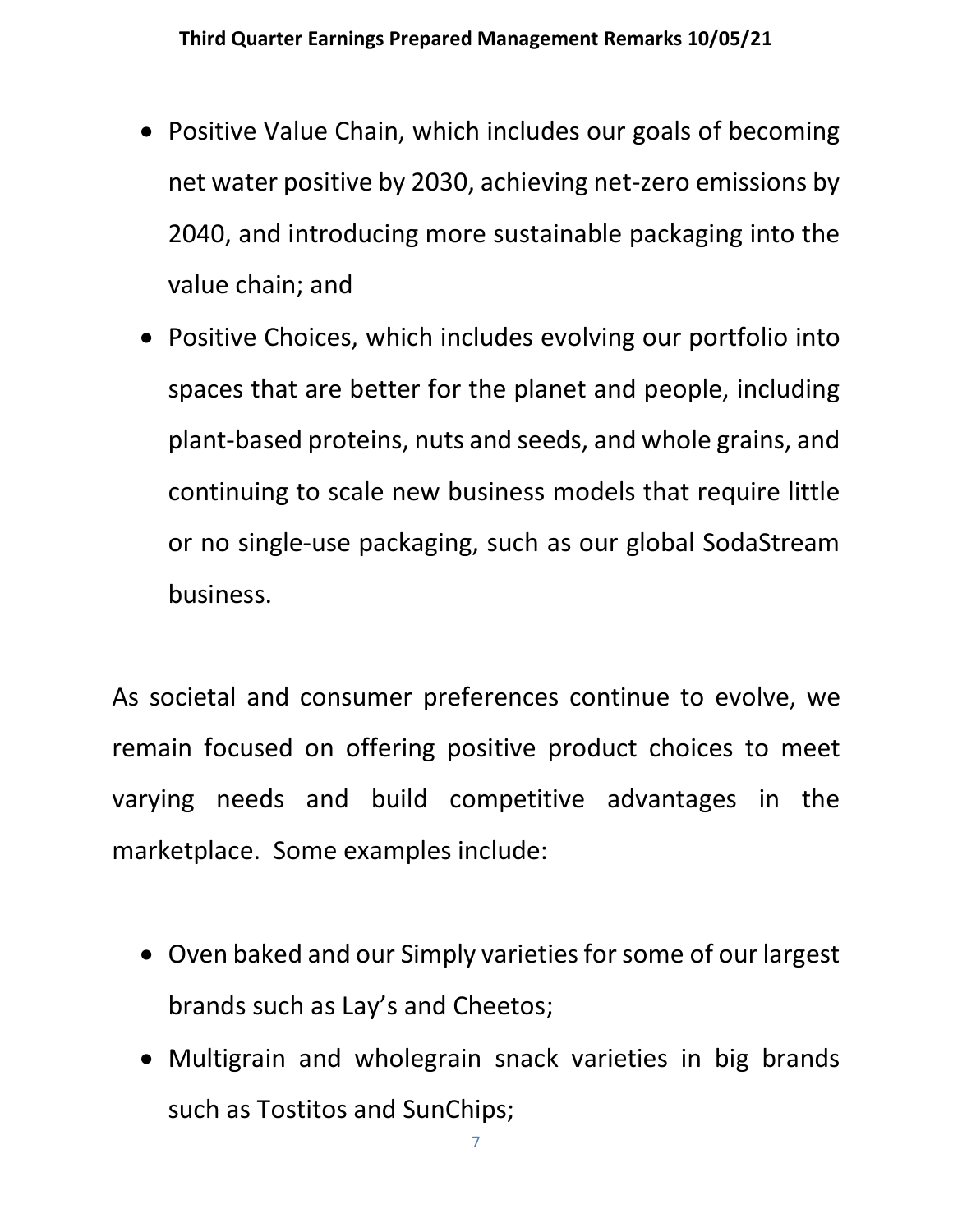- Numerous nutritious options within our Quaker portfolio for different parts of the day, such as oatmeal, rice crisps and rice cakes;
- Off The Eaten Path veggie crisps made with peas, chickpeas or black beans are now offered in a commercially compostable bag;
- Bare snacks, which are made from simply baked whole fruits;
- An expansive portfolio of offerings in the zero-sugar space with Pepsi Zero Sugar, Mountain Dew Zero Sugar, Gatorade Zero and bubly;
- Beverages with proteins, dairy alternatives, and functional ingredients, such as Evolve, Muscle Milk, Gatorade protein drinks and powders; and
- A variety of choices that can be used with our environmentally friendly SodaStream platform, such as bubly drops, Lipton, and Pepsi Zero Sugar.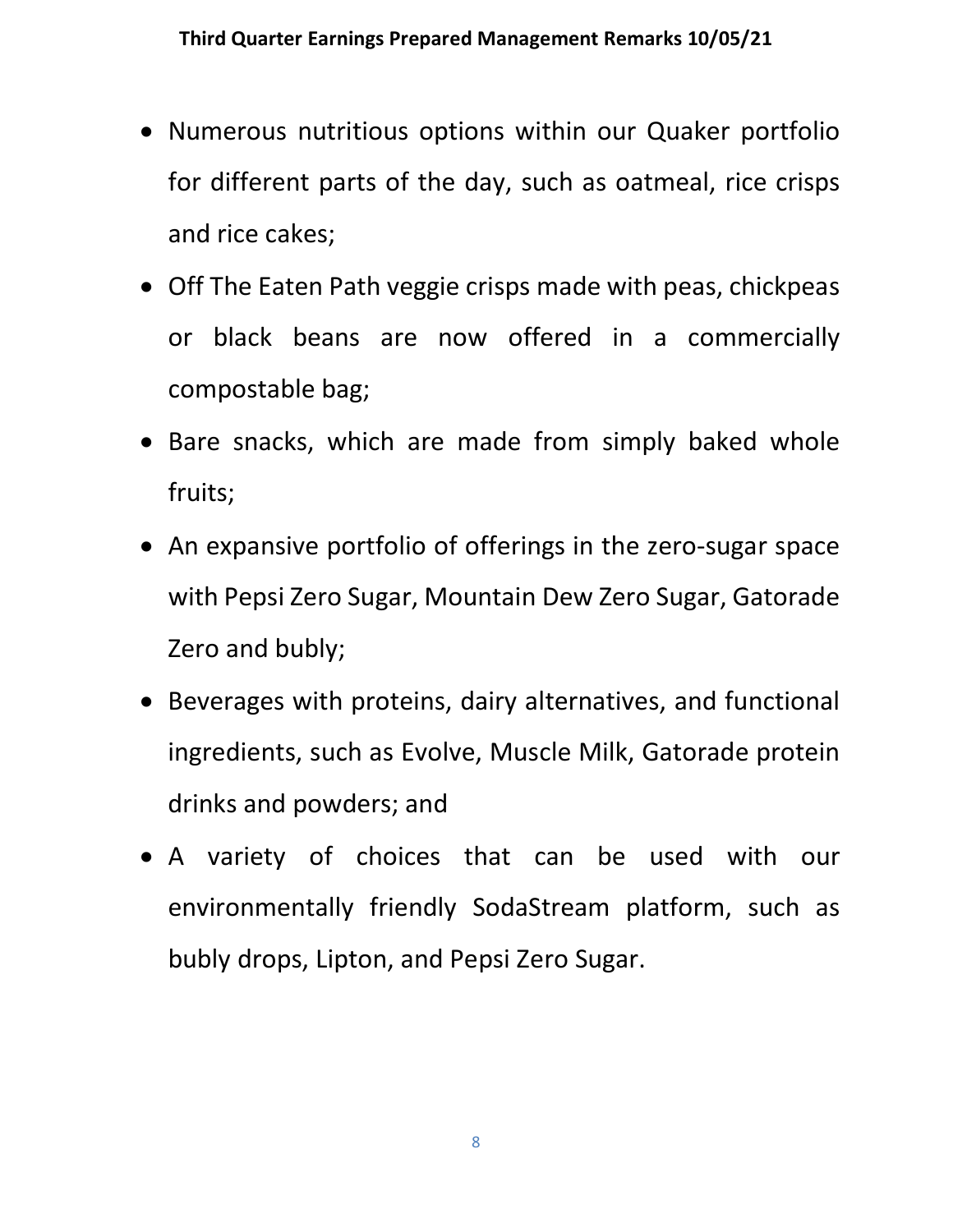To conclude, we believe our global business momentum remains strong. Our North American business trends remain resilient, while our international business is performing well despite an uneven recovery across geographies.

Before we discuss our financial results and outlook in more detail, we would like to thank our highly experienced local teams and front-line employees who continue to focus on driving superior marketplace execution to serve our customers and communities. We are very proud of their dedication and resiliency throughout the pandemic, which has presented both opportunities and challenges for our business.

# **Third Quarter PepsiCo Financial Review**

We delivered 9.0 percent organic revenue growth, which was comprised of 4 percentage points of volume growth and a 5 percentage-point contribution from price and mix.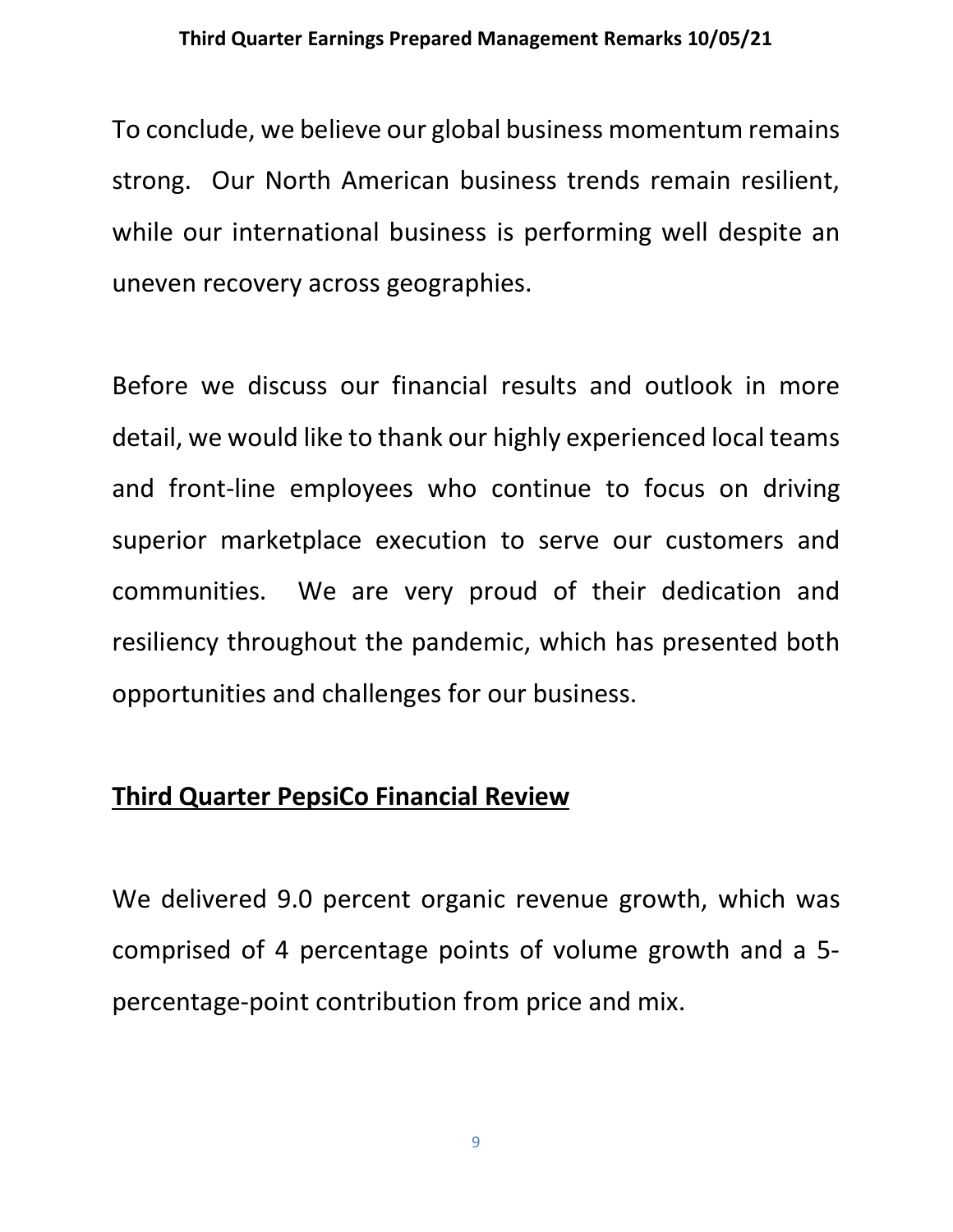Geographically, our organic revenue in North America increased 6 percent as our business continued to benefit from strong category growth, while our International business's organic revenue grew 14 percent.

Our performance highlights the strength of our diversified portfolio as our global snacks and food business accelerated and delivered 8 percent organic revenue growth, while our global beverage business delivered 10 percent organic revenue growth.

Our core gross profit increased 9 percent, while our core operating profit increased 6 percent and reflected the impacts of supply chain disruptions, as well as the adverse effects of inflationary pressures within the labor, transportation, and commodity markets.

## **Third Quarter North America Division Review**

Both Frito-Lay North America and PepsiCo Beverages North America displayed resiliency in the quarter despite ongoing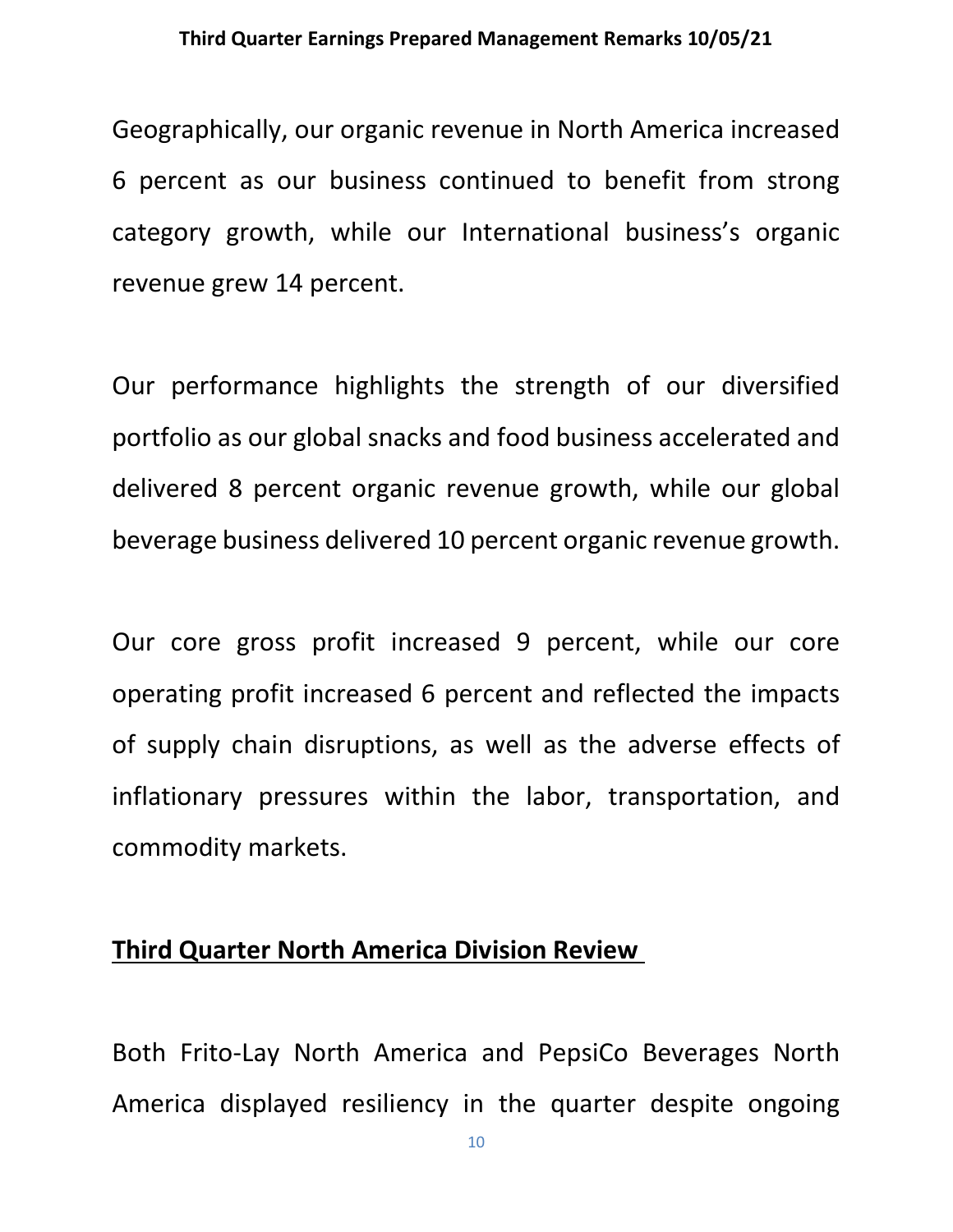supply chain disruptions and inflationary pressures, while Quaker Foods North America delivered solid organic revenue growth on a two-year basis.

**Frito-Lay North America** delivered 5 percent organic revenue growth for the quarter and 12 percent organic revenue growth on a 2-year basis. Our business gained market share in the salty and savory categories during the quarter.

Frito-Lay's consistently strong top-line performance is indicative of the resilience of its portfolio and go-to-market systems despite facing numerous obstacles and complexities throughout the pandemic.

During the quarter, our large, beloved brands such as Ruffles delivered double-digit net revenue growth, Doritos delivered mid-single-digit net revenue growth and Cheetos delivered lowsingle-digit net revenue growth. Smaller, emerging brands geared towards more nutritious snacking such as PopCorners and Bare delivered strong double-digit net revenue growth.

11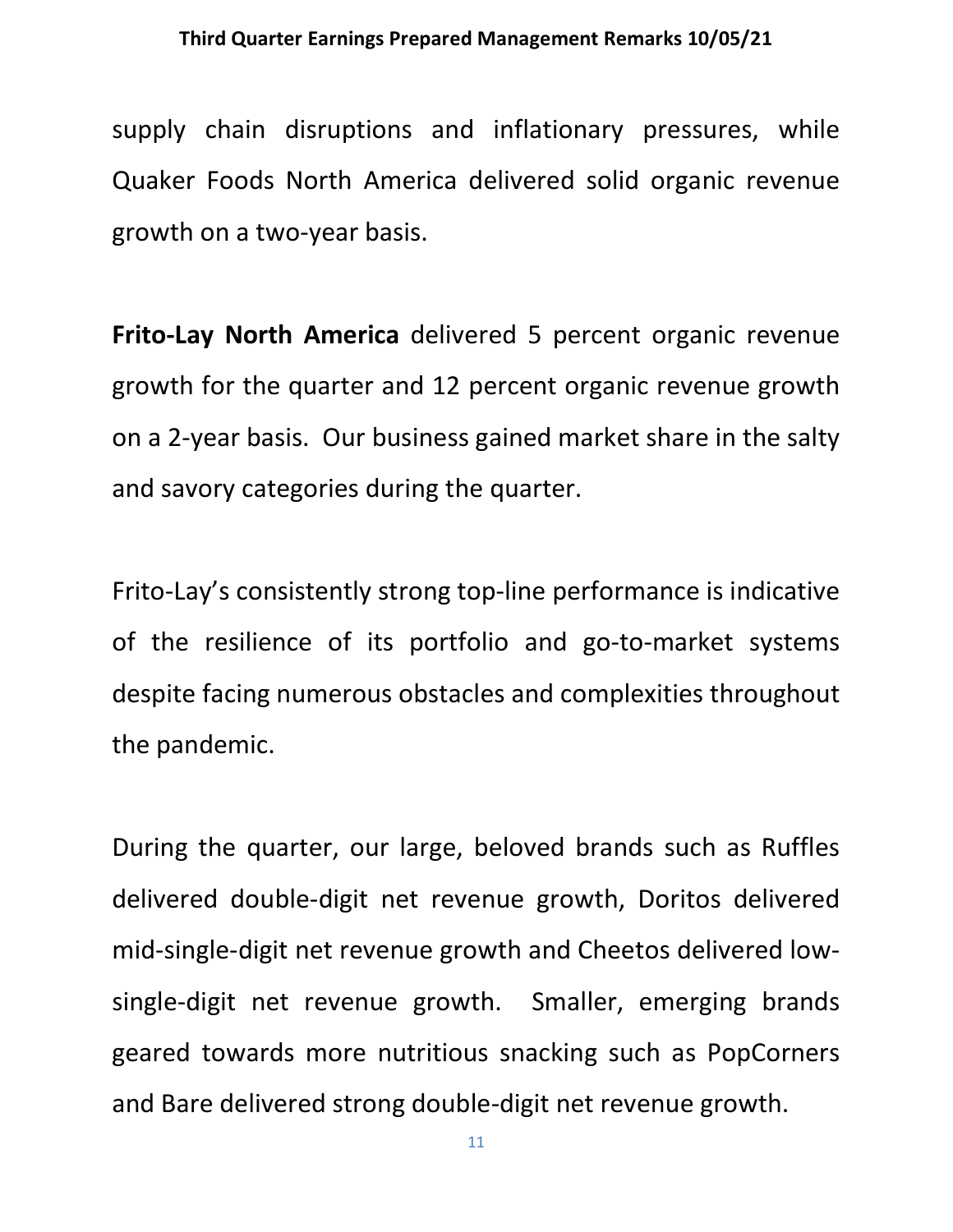In addition, Frito-Lay continues to focus on offering more choices to meet the changing needs and preferences of consumers, including:

- An expanded set of variety pack offerings which continue to deliver strong net revenue growth;
- Continuous flavor and brand innovation such as the limitededition Lays Flavor Swap lineup, Doritos 3D Crunch, Cheetos Crunch Pop Mix, a strong lineup of Flamin' Hot varieties; and
- More nutritious snacking alternatives such as our Simply, Baked and lightly salted offerings.

From a channel perspective, our business delivered solid growth across many channels, including strong net revenue growth in the foodservice and convenience and gas channels.

Frito-Lay's core operating profit performance in the quarter was adversely impacted by a temporary plant disruption, ongoing supply chain pressures and increased commodity,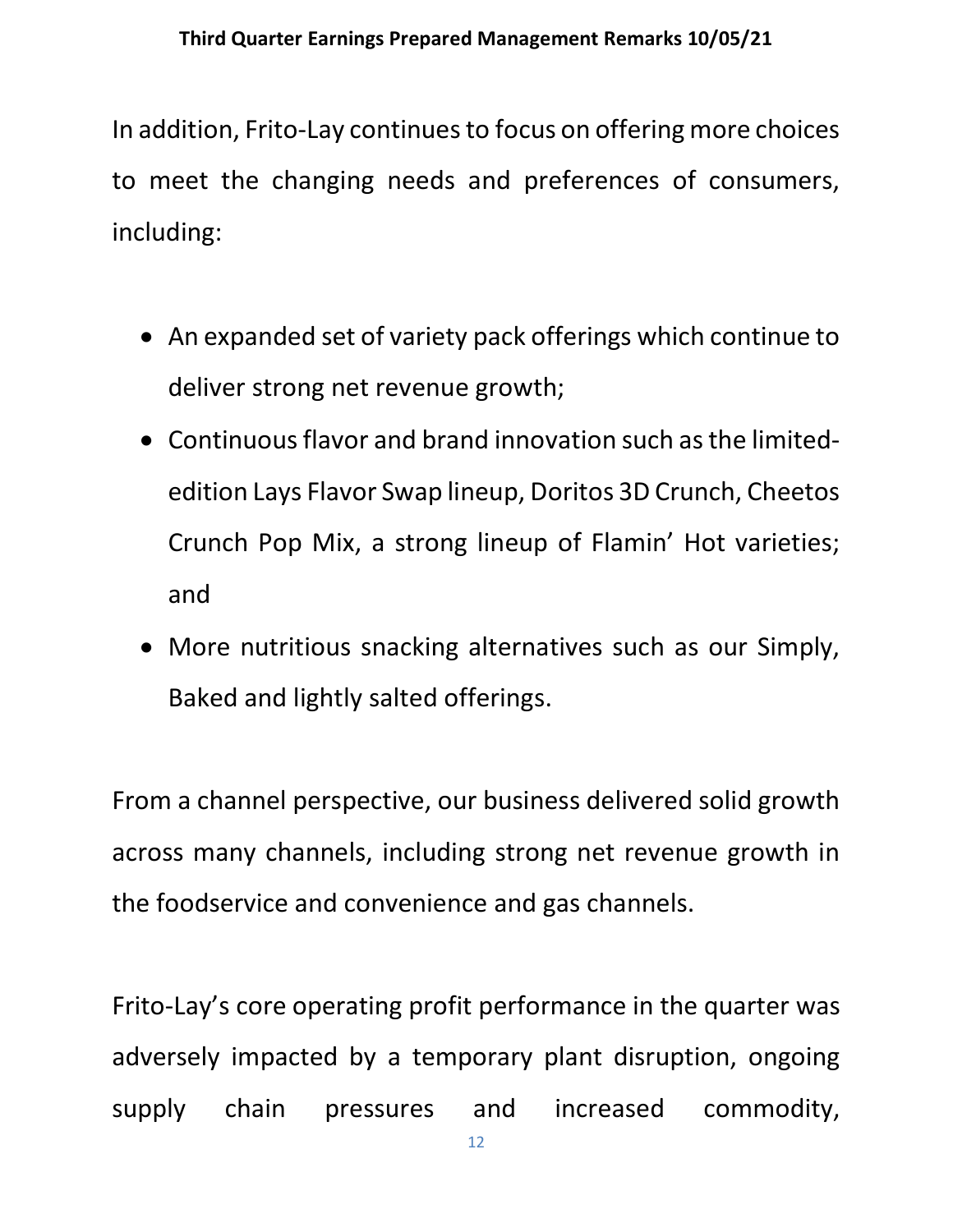transportation, and labor costs.

However, we do expect Frito-Lay's core operating profit performance to improve in the fourth quarter as certain supply chain pressures ease and we implement revenue management actions to mitigate the impact of higher commodity, transportation, and other supply chain costs.

**Quaker Foods North America** delivered 1 percent organic revenue growth during the quarter and 7 percent organic revenue growth on a 2-year basis.

Our business gained market share in meals and instant oatmeal as it continued to build on the success of innovation launches including Cheetos Mac 'n Cheese, and products that provide a functional benefit such as Quaker Protein Instant Oatmeal.

However, Quaker's core operating profit declined in the quarter driven by inflationary pressures related to commodity, transportation, and labor costs as well as supply chain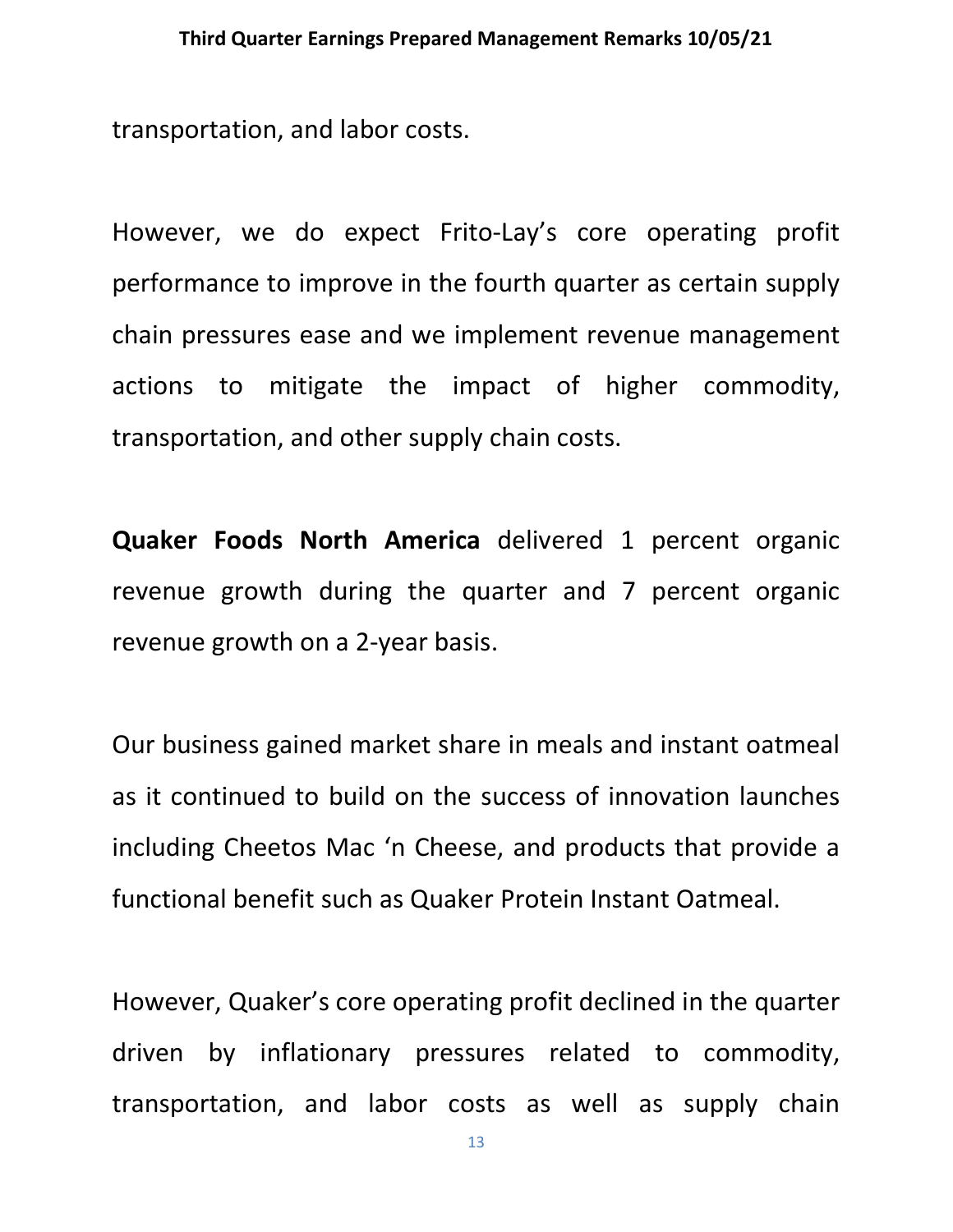challenges.

**PepsiCo Beverages North America** sustained its strong business momentum and delivered 7 percent organic revenue growth in the third quarter and 10 percent organic revenue growth on a two-year basis.

Our business gained market share in the carbonated soft drink category driven by trademark Mountain Dew. We also gained share in the ready-to-drink tea and water categories.

The business continues to benefit from investments in innovation, pricing, and execution as many key brands performed exceptionally well during the quarter, including double-digit net revenue growth in Mountain Dew, LifeWtr, bubly, and Aquafina, high-single-digit net revenue growth in Pepsi, and mid-single-digit net revenue growth in Starbucks.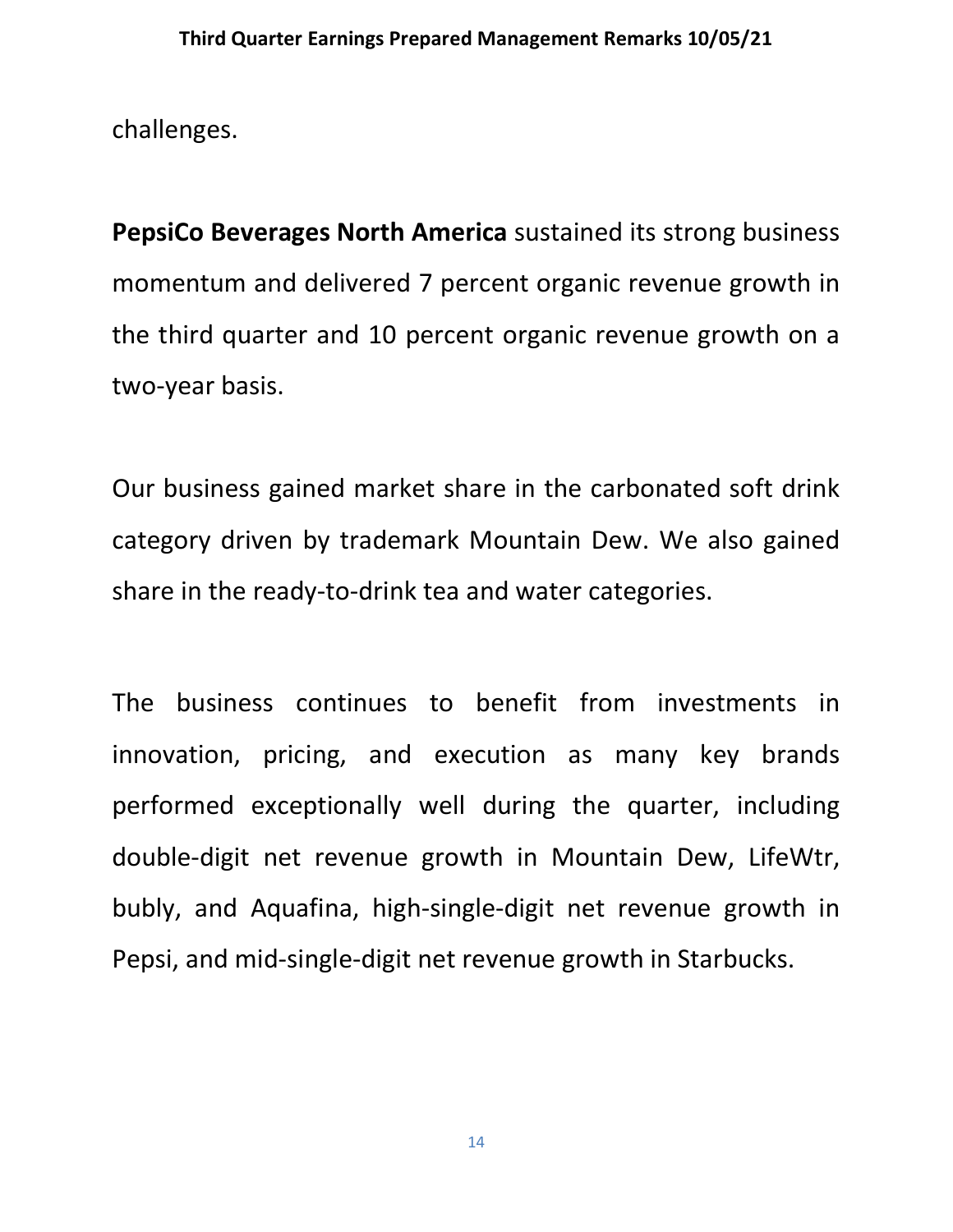From a channel perspective, we posted solid growth across all channels, led by strong double-digit net revenue growth in foodservice.

Additionally, innovation continues to play a strong role in our portfolio as we remain focused on responding to the changing tastes of consumers and delivering profitable growth. For example, we:

- Continued to invest in our Zero Sugar products and other functional beverages within the carbonated and noncarbonated categories to offer more choices to the consumer;
- Invested to improve our performance in the fast growing and highly profitable energy category with the recent introduction of Mtn Dew Rise Energy, continuous innovation for the Starbucks ready-to-drink coffee products, the repositioning and relaunching of the Rockstar brand, and a focus on strong marketplace execution for our Bang partnership;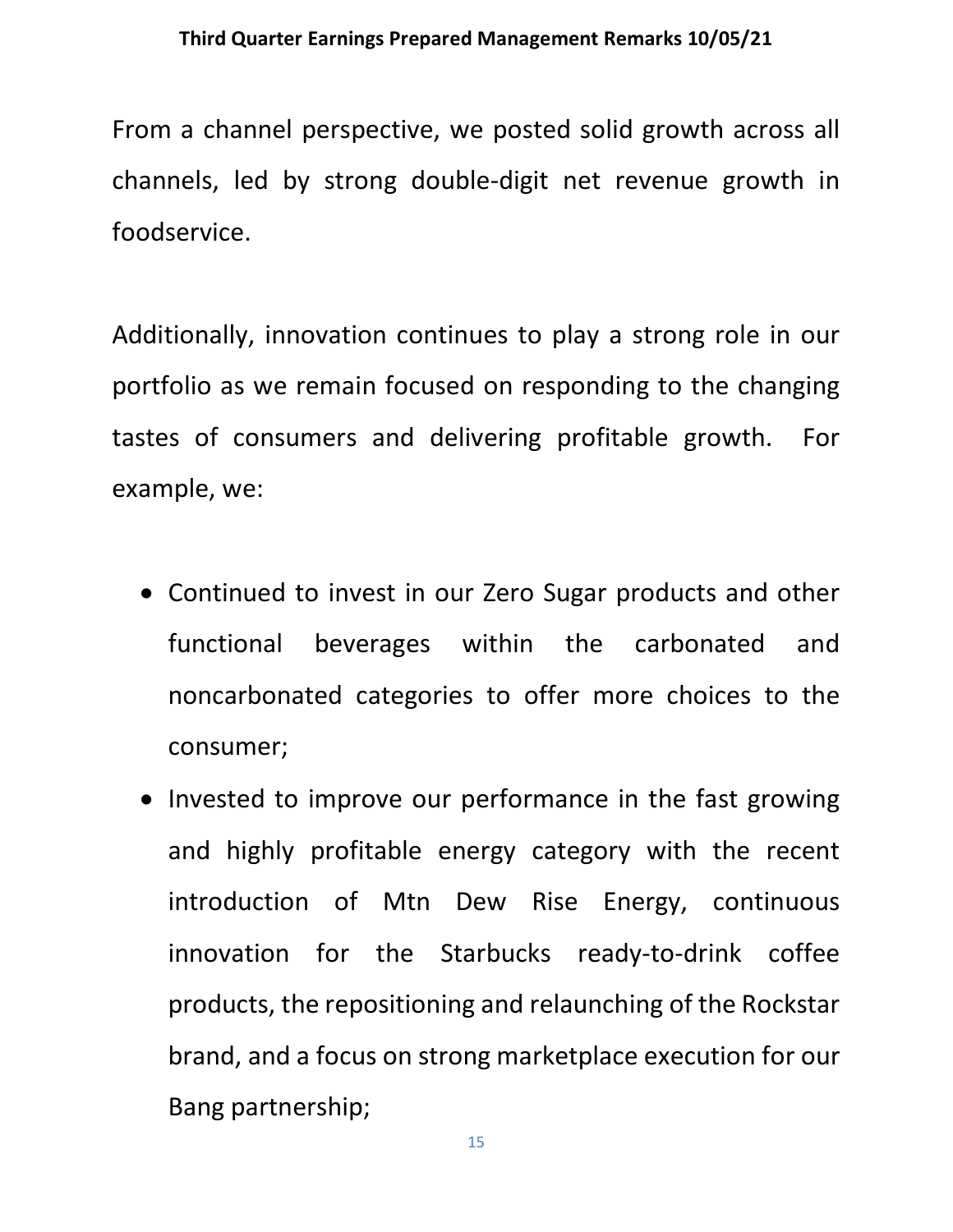- Announced our collaboration with Boston Beer Company to produce HARD MTN DEW alcoholic beverage; and
- Announced our first-ever beverage combining the flavors of Mountain Dew and Frito-Lay's Flamin' Hot Cheetos with Mtn Dew Flamin' Hot.

Overall, we remain pleased with PBNA as we continue to manage the business for strong performance today and invest properly for sustainable performance in the future.

# **Third Quarter International Business Review**

Our international business delivered organic revenue growth of 14 percent for the third quarter and approximately 18 percent growth on a 2-year basis.

Each of our international divisions delivered strong organic revenue growth in the third quarter, an extension of the strength we experienced during the first half of the year.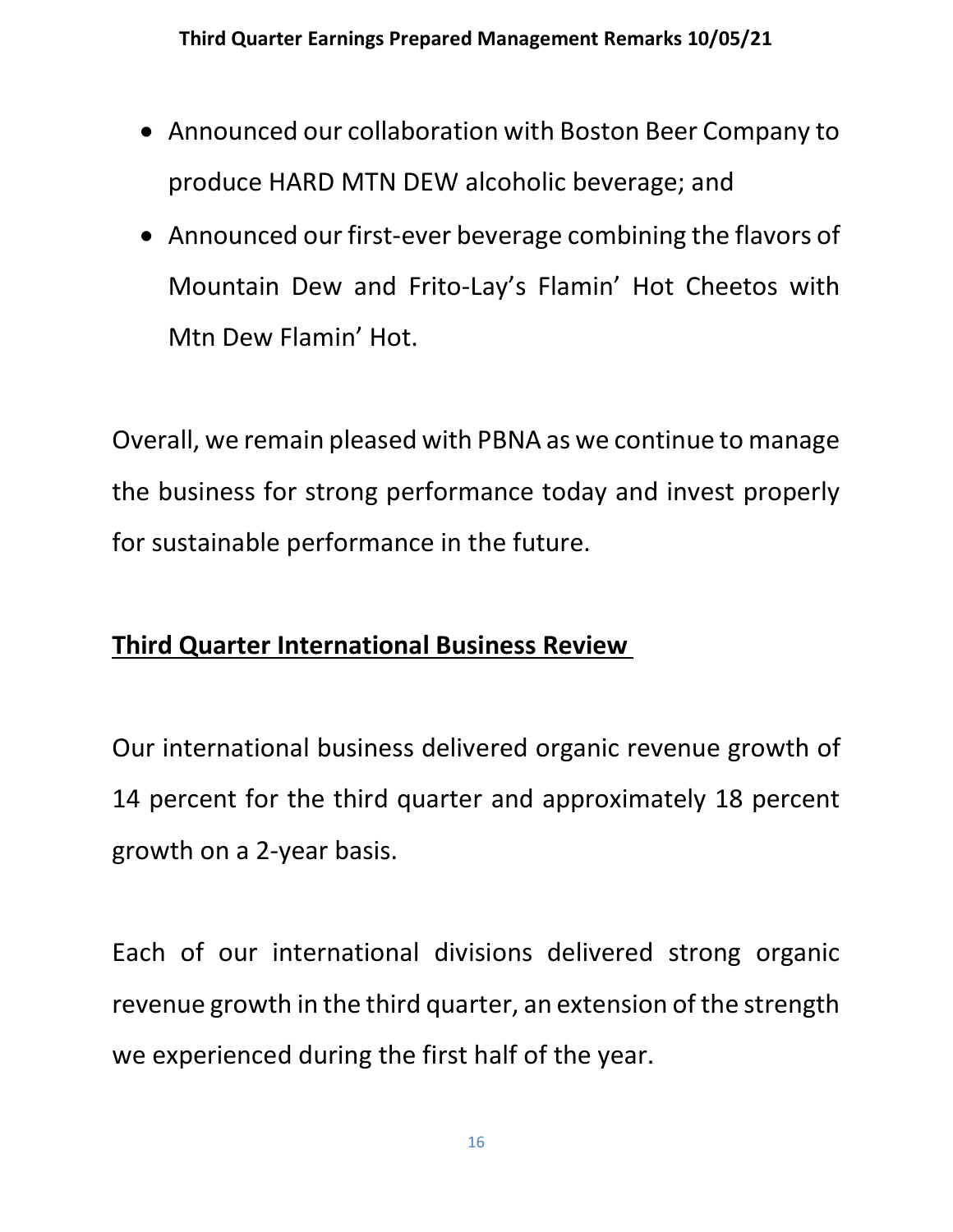Our international growth was broad-based with double-digit organic revenue growth in both snacks and beverages, benefiting from our investments in higher advertising and marketing and increased manufacturing and selling capacity.

Our third quarter international growth also featured doubledigit organic revenue growth in Mexico, Brazil, Russia, India, Egypt, and China, high-single-digit growth in South Africa, Australia, and Spain, and mid-single-digit growth in the UK.

Year to date we have gained savory snack market share in many of our largest international markets, including Mexico, Brazil, the UK, Russia, China, Australia, and South Africa. For beverages, we have gained market share in Egypt, Mexico, China, Poland, and Russia.

We remain optimistic about the long-term potential of our international business and have a very clear playbook on how to develop and build strong market positions within our snacks business by replicating the models we already have in many key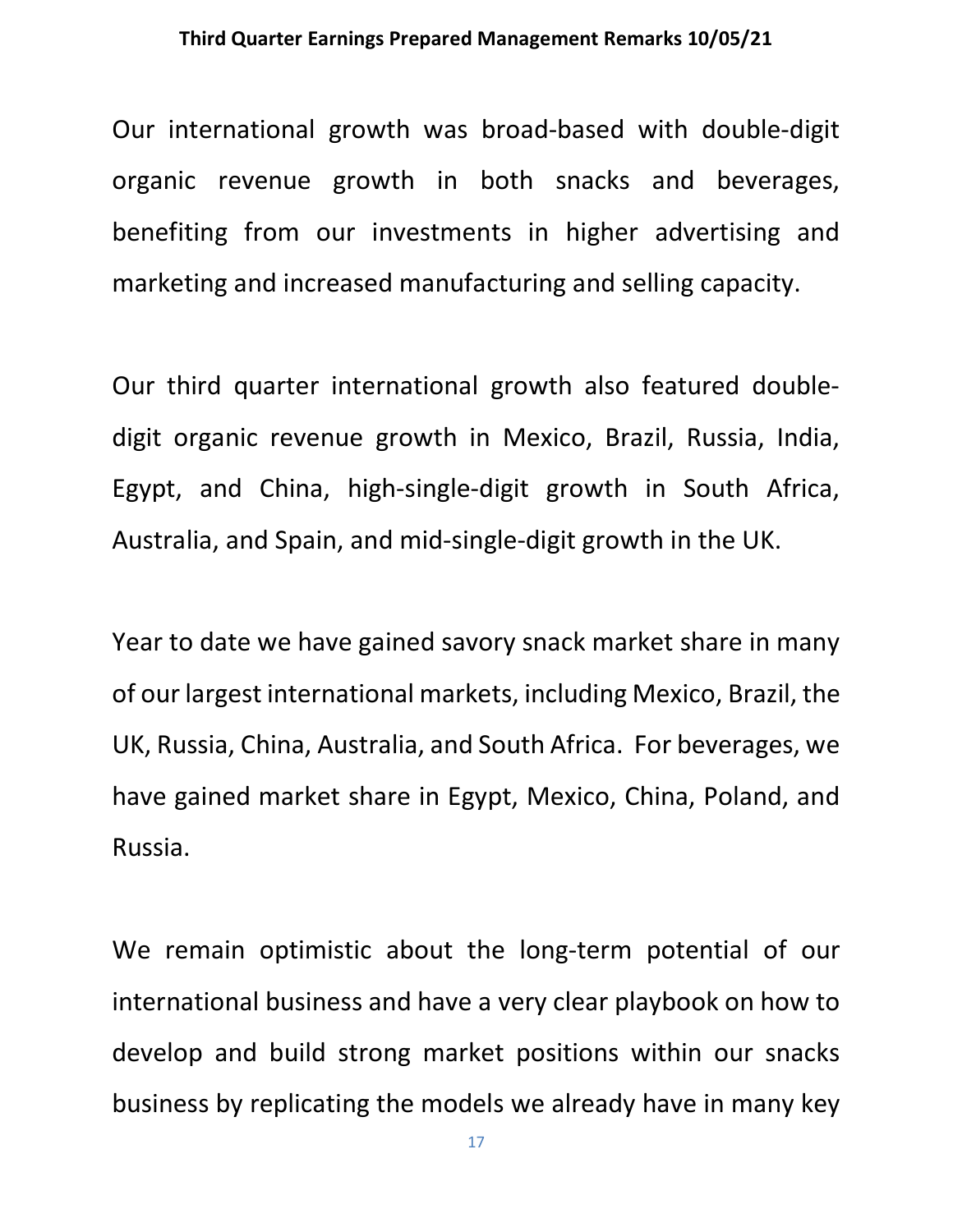markets such as the U.S., Mexico, and Russia.

We will also continue to invest in our international beverage business, but tailor our approach by market, depending on our competitive position and scale.

# **2021 Outlook and Guidance Update**

In summary, our business is performing well and benefiting from the investments made and strategic actions taken towards becoming a Faster, Stronger, and Better company.

Looking ahead to the balance of this year, we expect:

- Our North America snacks and beverage businesses to remain resilient, and our international markets to perform well despite an uneven recovery across geographies;
- A greater focus on implementing targeted net revenue management tools by utilizing rate, mix and assortment solutions to mitigate the impact of higher commodity,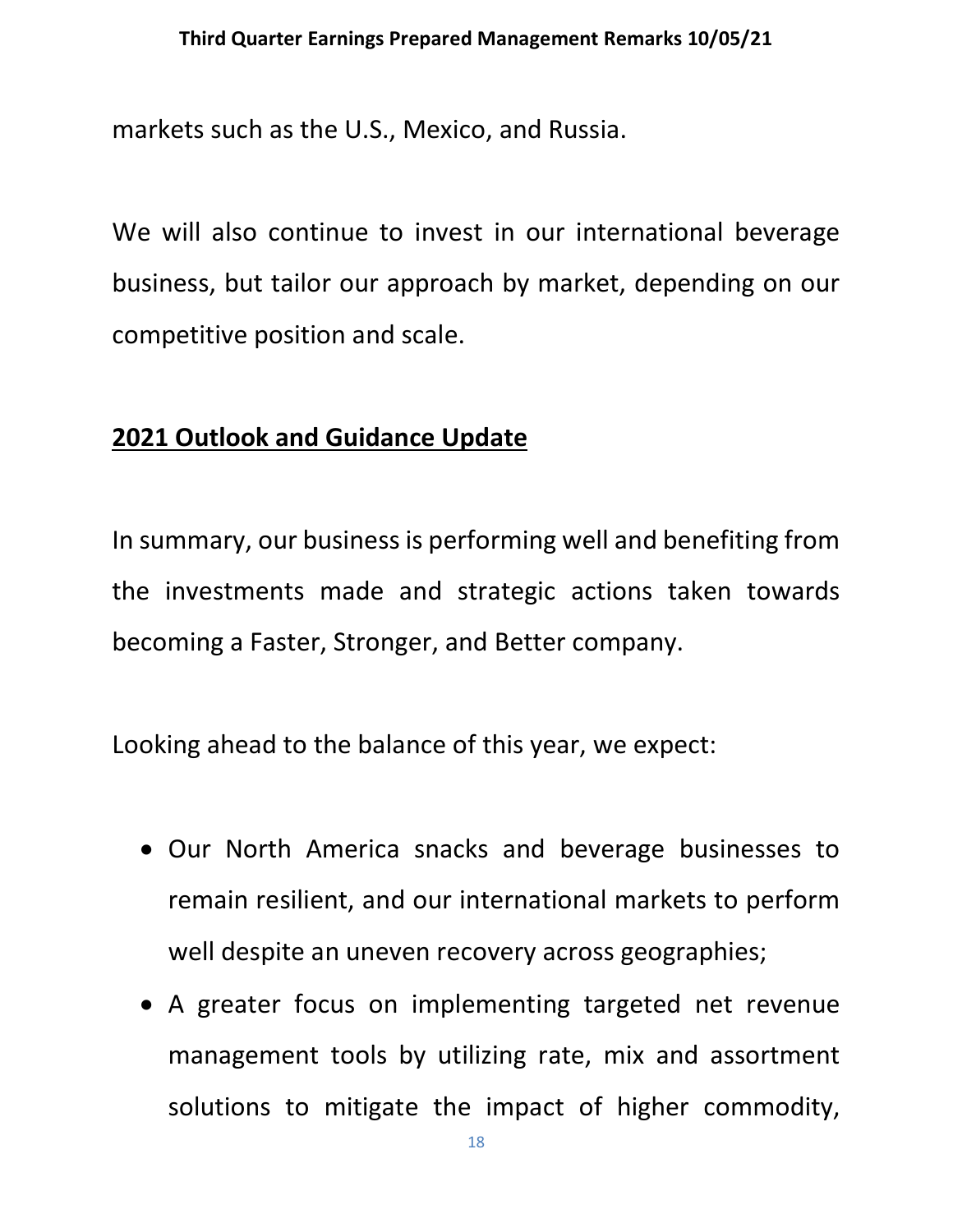transportation, and supply chain costs; and

• Continued capability investments in our people, supply chain, plants, go-to-market systems, and digitization initiatives to fortify our businesses and build competitive advantages for the long-term.

Taking these factors into consideration, for fiscal year 2021, we now expect:

- Our organic revenue to increase approximately 8 percent (previously 6 percent);
- Our core constant currency earnings per share to increase at least 11 percent (previously 11 percent);
- Core USD earnings per share to increase at least 12 percent (previously 12 percent); and
- Core USD earnings per share of at least \$6.20 (compared to 2020 core earnings per share of \$5.52).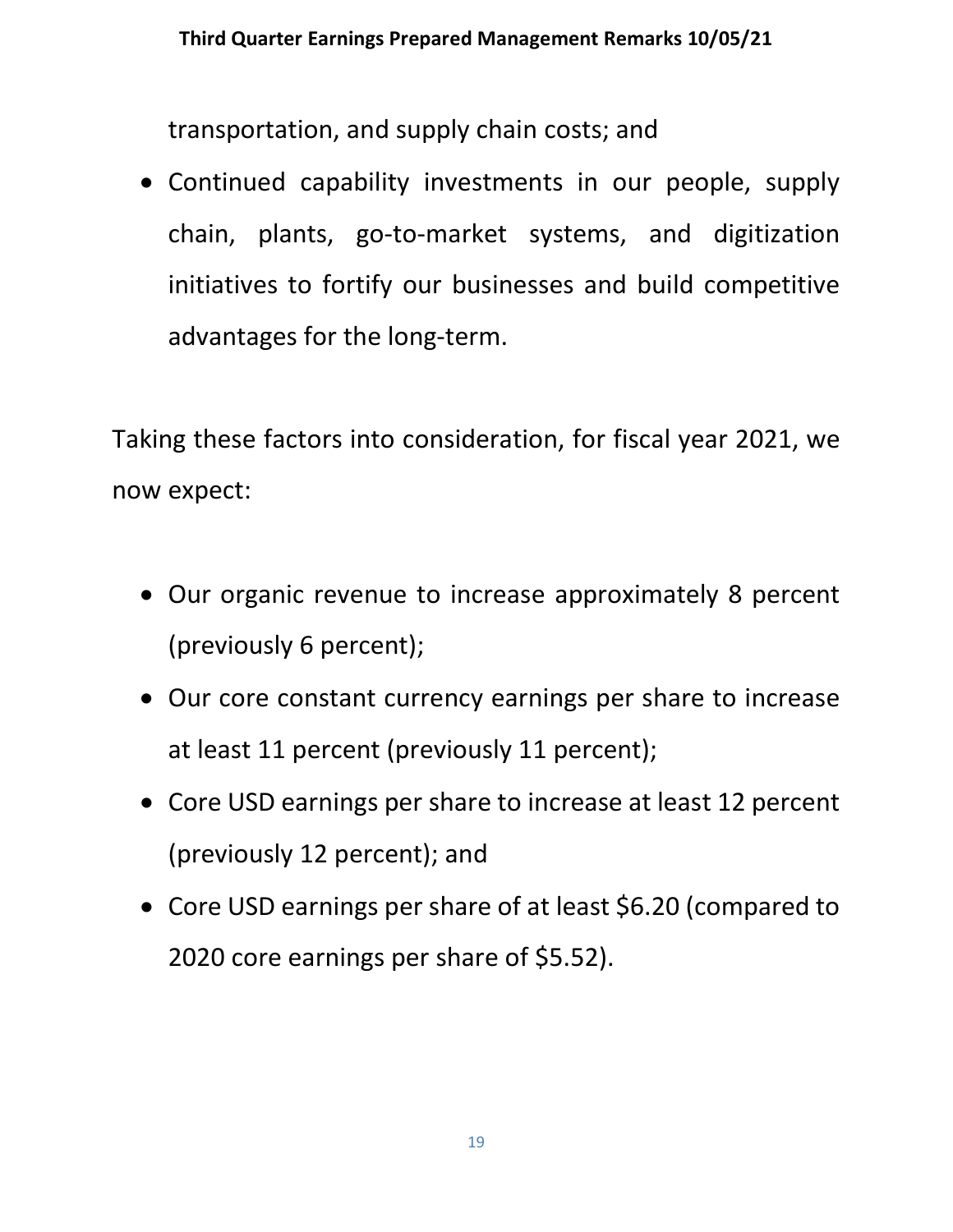We continue to expect:

- A core annual effective tax rate of approximately 21 percent; and
- Total cash returns to shareholders of approximately \$5.9 billion, comprised of dividends of approximately \$5.8 billion and share repurchases of \$106 million. We completed our share repurchase activity and do not expect to repurchase any additional shares for the balance of 2021.

Based on current market consensus rates, we continue to expect foreign exchange translation to benefit our reported net revenue and core earnings per share performance by 1 percentage point.

As it relates to our 2021 capital allocation priorities, we remain focused on increasing our capital spending to meet the critical growth and investment needs of our business and returning cash to our shareholders, primarily through cash dividends.